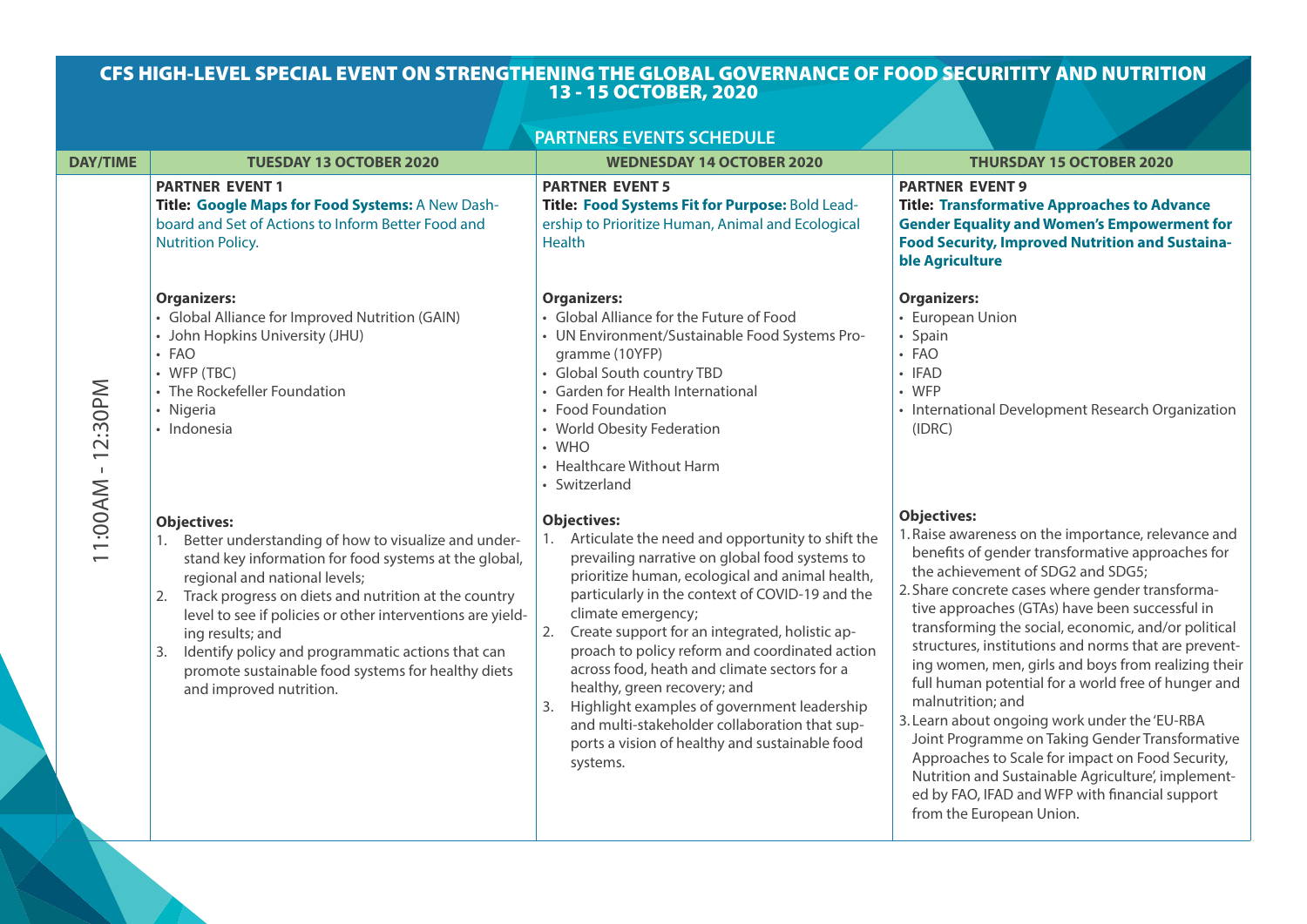|                   | <b>PARTNER EVENT 2</b><br><b>Title: Building Forward Better with Aquatic Foods</b>                                                                                                                                                                                                                                                                                                                                                                                                                                                                                                                                                                                                                                                                                                               | <b>PARTNER EVENT 6</b><br><b>Title: Youth Engagement and Employment in</b><br>Agri-food systems: What Works? What Doesn't<br><b>Work? What Could Work?</b>                                                                                                                                                                                                                                                                                                                                                                                                                                                                                                                                           | <b>PARTNER EVENT 10</b><br><b>Title: Scaling-up investments for Climate Smart</b><br><b>Agriculture projects in Food Systems</b>                                                                                                                                                                                                                                                                                                                                                                                                                                                                                                                                                                                                                 |
|-------------------|--------------------------------------------------------------------------------------------------------------------------------------------------------------------------------------------------------------------------------------------------------------------------------------------------------------------------------------------------------------------------------------------------------------------------------------------------------------------------------------------------------------------------------------------------------------------------------------------------------------------------------------------------------------------------------------------------------------------------------------------------------------------------------------------------|------------------------------------------------------------------------------------------------------------------------------------------------------------------------------------------------------------------------------------------------------------------------------------------------------------------------------------------------------------------------------------------------------------------------------------------------------------------------------------------------------------------------------------------------------------------------------------------------------------------------------------------------------------------------------------------------------|--------------------------------------------------------------------------------------------------------------------------------------------------------------------------------------------------------------------------------------------------------------------------------------------------------------------------------------------------------------------------------------------------------------------------------------------------------------------------------------------------------------------------------------------------------------------------------------------------------------------------------------------------------------------------------------------------------------------------------------------------|
|                   | <b>Organizers:</b><br>• WorldFish/CGIAR<br>• Government of Solomon Islands<br>• Government of India<br>• Africa Catalyzing Action for Nutrition<br>• Agricultural Learning and Impacts Network ALINE<br><b>Impact Limited</b><br>• FAO                                                                                                                                                                                                                                                                                                                                                                                                                                                                                                                                                           | <b>Organizers:</b><br>• Youth Alliance for Zero Hunger<br>• Young Professionals for Agricultural Development<br>(YPARD)<br>• Thought For Food (TFF)<br>• I4Nature<br>• Southeast Asian Regional Center for Graduate<br>Study and Research in Agriculture (SEARCA)<br>• Rabobank<br>· IFAD                                                                                                                                                                                                                                                                                                                                                                                                            | <b>Organizers:</b><br>• The Global Alliance for Climate Smart Agriculture<br>(GACSA)<br>• The Commonwealth Scientific and Industrial Re-<br>search Organisation<br>• The World Business Council for Sustainable Devel-<br>opment (WBCSD)<br>• The Kingdom of The Netherlands<br>• Australia<br>• The World Bank                                                                                                                                                                                                                                                                                                                                                                                                                                  |
| 11:00AM - 12:30PM | <b>Objectives:</b><br>Define research and policy priorities to harness<br>1.<br>aquatic foods and take a holistic approach which<br>links land and water as a driver of global food systems<br>transformation;<br>Mobilize a global coalition for coordinated research<br>2.<br>and policy actions to realize the potential of aquatic<br>foods in solving critical sustainable development<br>challenges, while building resilience to shocks;<br>Outline innovations and policy needed to strengthen<br>3.<br>resilient and inclusive aquatic foods value chains,<br>which avoid food waste and loss and build economic<br>and food and nutrition security; and<br>Identify key areas of investment and policy needed<br>4.<br>to make sustainable aquatic foods part of COVID-19<br>recovery. | <b>Objectives:</b><br>To initiate a holistic discussion among different<br>CFS stakeholders with geographic, gender, and<br>age diversity (including youth) on youth engage-<br>ment and employment in AFS;<br>To identify success stories and challenges that<br>youth face on the ground that could be scaled<br>and addressed, respectively, that leads to a<br>shared aspiration of having the right enabling<br>environment for youth engagement and em-<br>ployment in AFS; and<br>To enable active participation from the audience<br>3.<br>through the use of polls and real-time word<br>cloud generator to highlight personal key takea-<br>ways and be included in the side event report. | <b>Objectives:</b><br>1. Share innovative approaches to develop a frame-<br>work on what is necessary to initiate a match-<br>making facility between different stakeholders<br>in CSA;<br>2.<br>Provide an opportunity for an interactive dia-<br>logue; sharing and discussing methodologies<br>and metrics to guide investment strategies and<br>measure results achieved;<br>Provide regional evidence of successful scal-<br>3.<br>ing approaches for CSA, drawing lessons and<br>experiences from local farmers on adapting to<br>COVID-19 disruption; and<br>Improved awareness on the impact of CSA<br>4.<br>practices to the smallholder farmers, researchers,<br>private sector players, policy makers and devel-<br>opment partners." |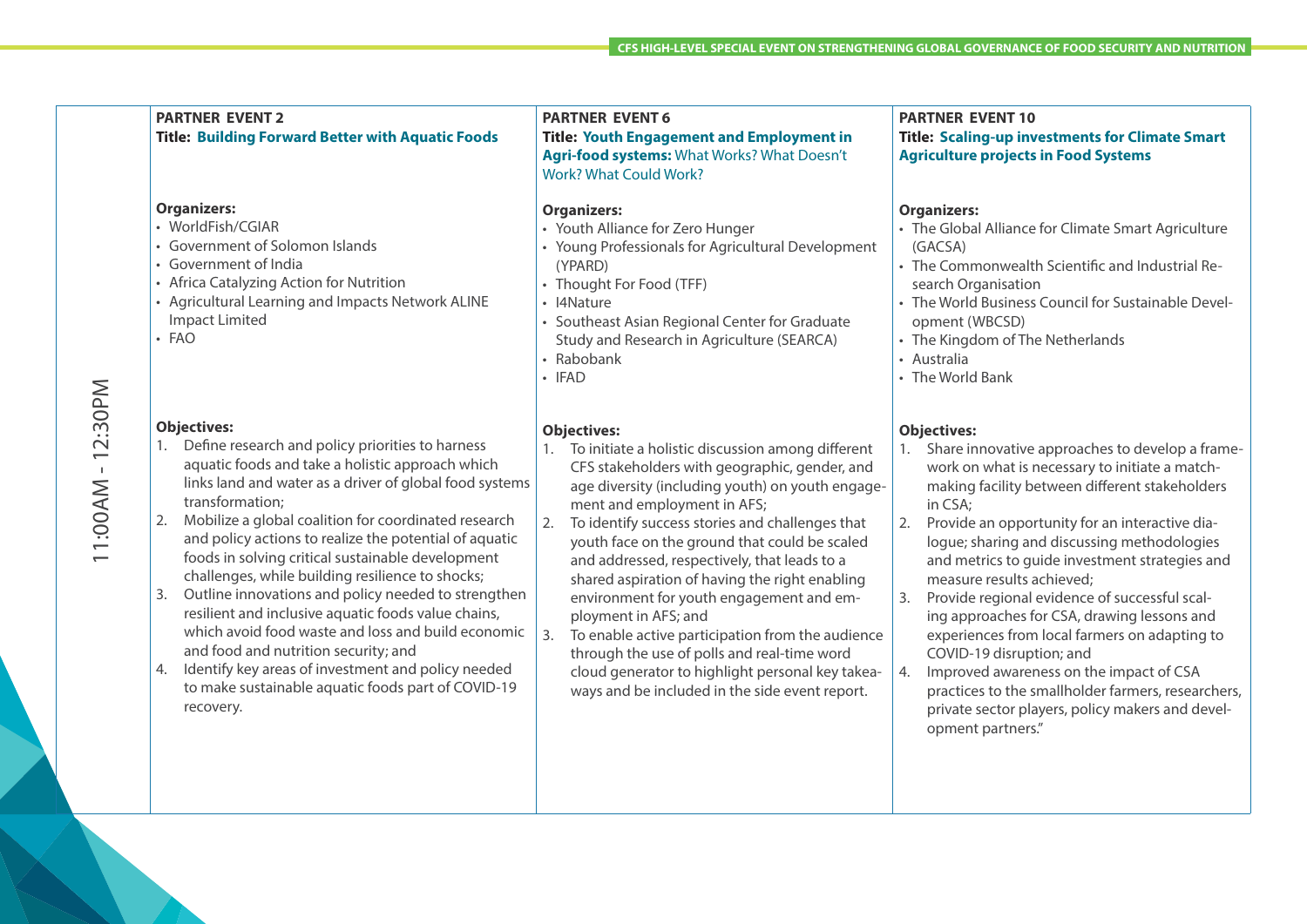|                   | <b>PARTNER EVENT 3</b><br><b>Title: Connecting Agroecological and Integrated Poli-</b><br>cies in Times of Crisis                                                                                                                                                                                                                                                                                                                                                                                                                                                                                                                                                                                                                                                                                                                               | <b>PARTNER EVENT 7</b><br><b>Title: Addressing Data Gaps in Agriculture and</b><br><b>Global Coordination Efforts to Strengthen Food</b><br><b>Security and Nutrition Policies in Response to</b><br><b>COVID-19</b>                                                                                                                                                                                                                                                                                                                                                                                                                                                                                                                                | <b>PARTNER EVENT 11:</b><br><b>Title: The Potential, Practice, and Politics of</b><br><b>Repurposing Public Agriculture Support for</b><br><b>Healthy People, Planet and Economy</b>                                                                                                                                                                                                                                                                                                            |
|-------------------|-------------------------------------------------------------------------------------------------------------------------------------------------------------------------------------------------------------------------------------------------------------------------------------------------------------------------------------------------------------------------------------------------------------------------------------------------------------------------------------------------------------------------------------------------------------------------------------------------------------------------------------------------------------------------------------------------------------------------------------------------------------------------------------------------------------------------------------------------|-----------------------------------------------------------------------------------------------------------------------------------------------------------------------------------------------------------------------------------------------------------------------------------------------------------------------------------------------------------------------------------------------------------------------------------------------------------------------------------------------------------------------------------------------------------------------------------------------------------------------------------------------------------------------------------------------------------------------------------------------------|-------------------------------------------------------------------------------------------------------------------------------------------------------------------------------------------------------------------------------------------------------------------------------------------------------------------------------------------------------------------------------------------------------------------------------------------------------------------------------------------------|
| 6:00PM            | <b>Organizers:</b><br>· Senegal<br>• Switzerland<br>· Secretaria de Medio Ambiente y Recursos Naturales,<br>Mexico<br>• German Federal Ministry for Economic Cooperation and<br>Development<br>• IFOAM-Organics International<br>Biovision Foundation for Ecological Development                                                                                                                                                                                                                                                                                                                                                                                                                                                                                                                                                                | <b>Organizers:</b><br>• Global Partnership for Sustainable Development<br>Data<br>• The Government of Argentina (TBC)<br>• The Government of Bangladesh(TBC)<br>• The Government of Uganda (TBC)<br>• USAID<br>• Bill and Melinda Gates Foundation<br>· FAO                                                                                                                                                                                                                                                                                                                                                                                                                                                                                         | <b>Organizers:</b><br>• Just Rural Transition<br>• World Bank<br>• Southern African Confiederation of Farmers' Unions<br>(SACAU)<br>• World Resources Institute<br>$\cdot$ WFO<br>· Countries - Ethiopia / Columbia / UK (TBC)                                                                                                                                                                                                                                                                  |
| $\perp$<br>4:30PM | <b>Objectives:</b><br>Advancing the development of policies that drive sustain-<br>ability in food systems based on agroecological principles<br>through:<br>Deeper understanding of the approaches and instru-<br>1.<br>ments to operationalise agroecological elements at<br>the policy level;<br>Knowledge exchange on the know-hows of agroe-<br>2.<br>cological policies (e.g. identification of barriers and<br>success factors);<br>An improved understanding of the linkages between<br>3.<br>existing framework available for supporting the<br>policy for agroecological and food systems transfor-<br>mation; and<br>A deep focus on the necessity of transitioning and<br>redesigning our current food and socioeconomic sys-<br>tems to include resilience on a long term by applying<br>agroecological principles in policymaking | <b>Objectives:</b><br>Galvanizing and aligning the global food securi-<br>ty and nutrition community around the need for<br>fast action in the face of COVID-19 for long-term<br>benefit;<br>2.<br>Increasing the awareness of CFS stakeholders<br>on the urgent need to address data gaps and<br>improving data use;<br>Providing a forum for CFS stakeholders to discuss<br>and share views on a collective commitment to<br>action, and specifically on the CFS Workstream<br>on Data Collection and Analysis Tools as part of<br>CFS MYPOW 2020-2023; and<br>Strengthening CFS stakeholders' support for<br>4.<br>the implementation of the workstream that will<br>produce actionable policy recommendation on<br>improving agricultural data. | <b>Objectives:</b><br>1. Better position the 'repurposing' agenda as a<br>strategic focus for policy change discussions at<br>the 2021 U.N. Food Systems Summit, COP 26, and<br>other global events;<br>Build support for ongoing 'repurposing' efforts at<br>2.<br>the national and global levels; and<br>Participants will learn more about the 'promise,<br>3.<br>practice, and politics' of repurposing agricultural<br>support and how this agenda can advance the<br>aims of agroecology. |